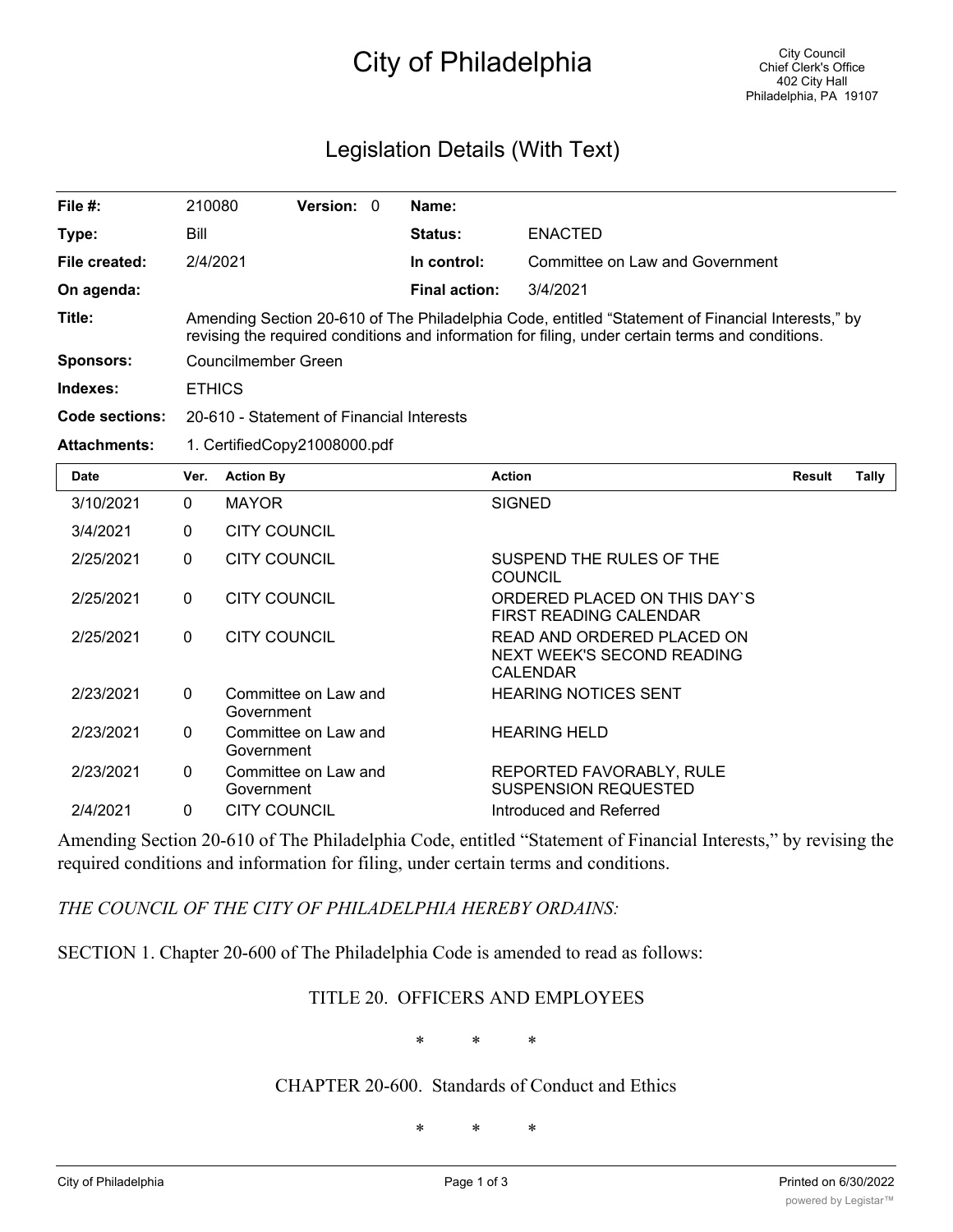§ 20-610. Statement of Financial Interests.

(1) [All individuals who are paid an annual salary pursuant to the provisions of Sections 20-303, 20-304 and 20-305 of this Chapter and all members of boards and commissions whether compensated or not] *The following individuals* shall file a statement of financial interests for the preceding calendar year with the Board of Ethics no later than the first day of May of each year that [he] *the individual* holds office and of the year after [he] *the individual* leaves such office [except that for calendar year 1983 the effective filing date shall be July 1, 1984]. All such individuals [or members] who take office after the effective filing date or less than thirty (30) days before the effective filing date must file a statement of financial interest for the preceding calendar year within thirty (30) days of taking office.

*(a) Individuals who hold City elective office;*

*(b) The Finance Director, Managing Director, City Solicitor, the Mayor's Chief of Staff, and all deputy mayors;*

*(c) Heads of executive branch agencies;*

*(d) Members of the Mayor's cabinet not otherwise listed;*

*(e) Members and executive directors of boards and commissions that exercise significant powers of government, as determined by the Board of Ethics by regulation;*

*(f) Any other executive branch employee whose position is designated by the Mayor in writing to the Board of Ethics.*

(2) The statement of financial interests filed pursuant to this Section shall be signed under penalty of perjury and include the following information for the prior calendar year with regard to the [individual required to file the statement] *filer*:

(a) The [name, address] *name* and *City* position of the [individual required to file statement.] *filer.*

(b) The occupation or profession of the [individual required to file the statement.] *filer.*

(c) Any [direct or indirect interest in any] real estate *directly or indirectly owned in whole or in part by the filer* [which] that was sold or leased [to] *to, purchased or leased from, or subject to any condemnation proceeding by* the City of Philadelphia or any [of its departments, boards, commissions, authorities or other agencies; purchased or leased from the City of Philadelphia or any of its departments, boards, commissions, authorities or other agencies; or was subject to any condemnation proceeding by the City of Philadelphia or any of its departments, boards, commissions, authorities or other agencies.] *other government entity or any Cityrelated non-profit or agency.*

(d) The name and address of each creditor to whom is owed in excess of five thousand dollars (\$5,000) and the interest rate thereon. However, loans or credit extended between members of the immediate family and mortgages securing real property which is the principal residence of the individual filing shall not be included.